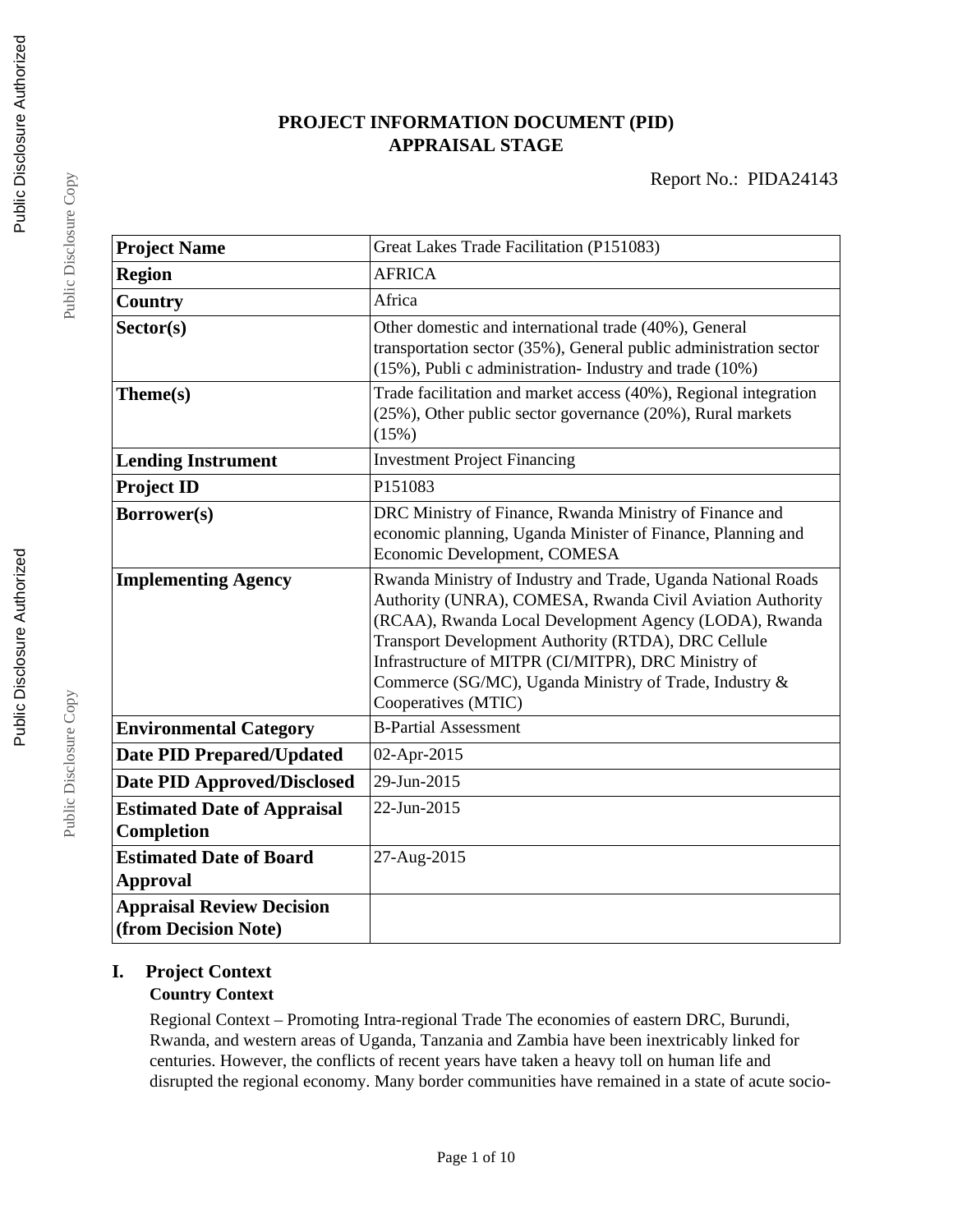Public Disclosure Copy Public Disclosure Copy

mistrust of state institutions and regional neighbors are fertile ground for conflict. Improved economic opportunities and security for these households and facilitation of cross-border commerce will be essential to improve stability in the region. Despite conflict in the Great Lakes Region (GLR), cross-border trade has continued to be an important source of goods, services and incomes for conflict-affected populations. Trade facilitation is especially important in the context of Fragile, Conflict and Violence (FCV) states because it allows such countries to reconnect with the world and to trade in goods and services that are critical for their economic and social development. Trade generates solidarity between communities as people from all ethnicities and backgrounds exchange with each other across borders. During the years of conflict many individuals and households responded to lack of governance, security and publicly provided social goods by devolving into the informal economy. Activities for improving cross-border trade need to recognize the way in which value chains that cross borders are formed and interact and must address the needs of the informal sector and build cross-border cohesion. Informal cross-border trade in the Great Lakes region is dominated by women. Cross-border exchange provides the main source of income for a large number of informal traders who are predominantly poor women carrying agricultural products. Hence, it is important to integrate a gender focus to this issue. Women are among the most vulnerable groups in the region, and so there is a need to support and enhance the livelihoods that provide women with income, ensuring that they have access to new economic opportunities. Weak governance, including lack of transparency and weak controls for monitoring and preventing abuse and corruption in the management of borders has led to a situation in which these traders are often subject to extortion and physical harassment including rape.

economic vulnerability and suffer disproportionally from poverty and displacement. Poverty and

FCS countries often rely on air transport to overcome difficulties of overland connectivity. For the DRC, air transport is the main form of long distance movement. However, poor air transport infrastructure and low availability of services makes it difficult to access such services. In fact, many residents in eastern DRC access air services in neighboring countries, especially in Rwanda, Uganda and Burundi. Poor access to such services in these countries hampers growth and minimizes the potential for trade in products, such as horticulture, that could be traded by air. Often travelers from DRC are forced to spend additional nights in transit and incur higher costs to clear their goods through the land border crossing points. There is a close link between the efficiency of clearance of passengers and goods through the border posts and their access to air services at the Kigali, Entebbe and Bujumbura airports. The development challenges of the GLR are many and the World Bank Group (WBG) is implementing a comprehensive Great La kes Initiative that seeks to address the key socio-economic dimensions of the underlying sources of conflict. The initiative has two pillars, one designed to address vulnerable groups and improve community resilience, and a second that focuses on economic cooperation and regional integration. The second pillar provides support to countries by financing infrastructure, removing barriers to trade and economic integration, support for employment generating activities (especially for youths), and raising agricultural productivity to alleviate poverty. Empirical evidence suggests that greater bilateral trade reduces the probability of inter-state war because of the opportunity cost associated with the loss of trade gains. However, it also has to be acknowledged that increased integration of eastern DRC with the neighboring countries may reduce the interdependence of Eastern DRC with the rest of the country. In the absence of a concomitant increase in domestic market integration this has the potential to raise the risk of increasing separatism tendencies. The linkages between trade and conflict can have very localized effects in the GLR. Trade facilitation can enable agricultural producers to sell their produce more easily and speedily; improve access to critical inputs into production; reduce the prices of consumed goods and services, and increase real incomes. Reduced border crossing times mean more time for trading activities and higher potential returns while trade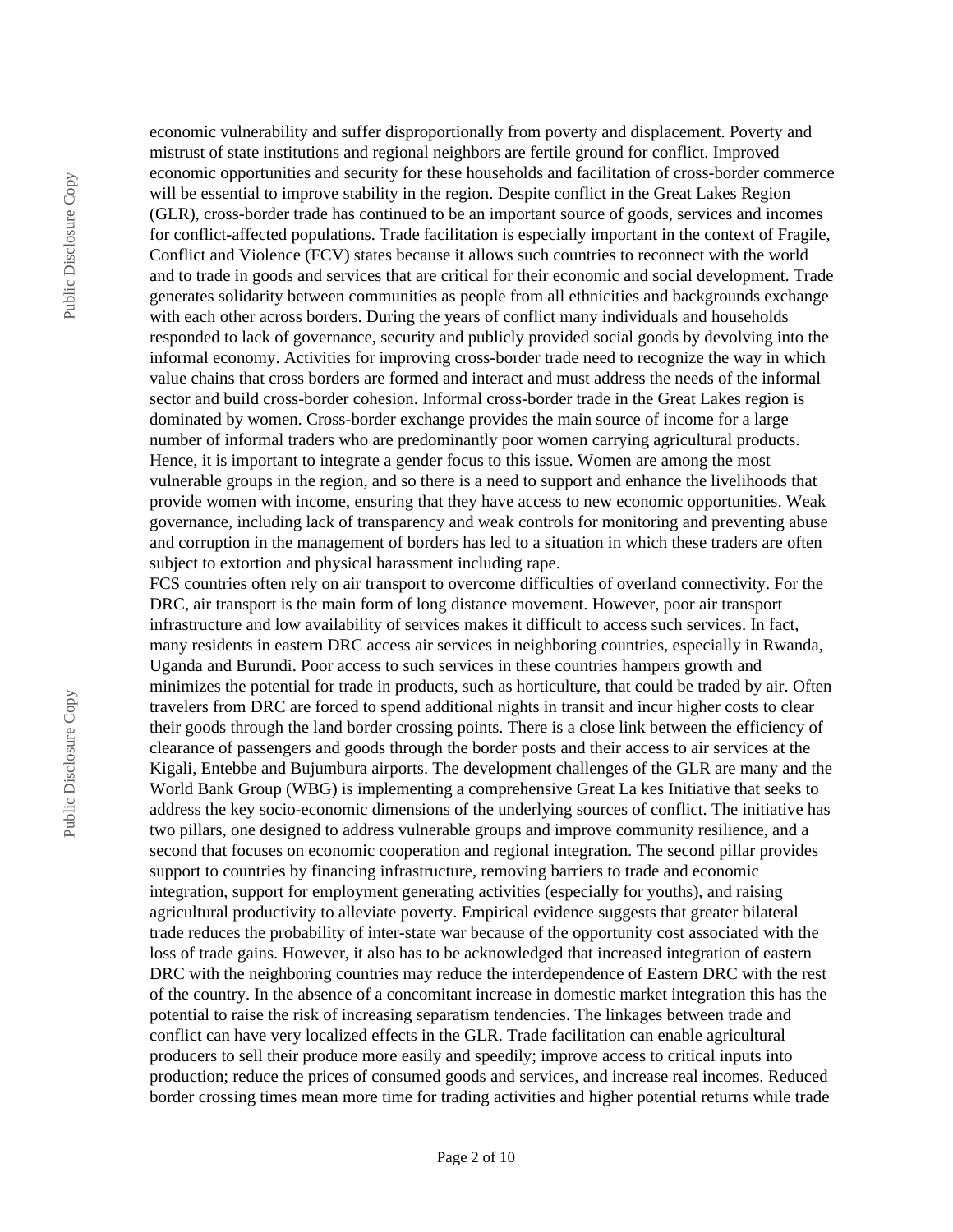Public Disclosure Copy Public Disclosure Copy

can also raise the opportunity cost of conflict. , Since many of the cross-border traders are women, reductions in the time to cross the border are likely to be of particular importance, given the time that these traders must also allocate to household activities. While informal trade in goods is prevalent among the GLR countries, informal trade in services is also important. Anecdotal evidence suggests that informal transactions are widespread in sectors such as education, health, construction, housekeeping, entertainment and hairdressing. Regulatory barriers such as costly visas, restrictions on residency and work permits, and other immigration hurdles force services providers into informality. As a result, these trade flows remain largely unreported. While services providers remain trapped in informality, governments lose income from taxes and the growth potential of these entrepreneurs are constrained by lack of access to finance. Tackling the challenges and constraints faced by cross border traders in the Great Lakes region requires that a bundle of interrelated constraints are tackled simultaneously. The main constraints are (i) dilapidated infrastructure at the border and at lake ports resulting in a poor environment for handling and processing goods and people (border posts are lacking in basic amenities such as water, sanitation and electricity as well as essential facilities such warehousing), (ii) harassment and violence against traders, especially women, and (iii) lack of transparency and knowledge of trade regimes and procedures. These constraints raise costs for traders and make for an insecure trading environment.

Country Contexts – Environment for Increasing Trade Low income, fragile and conflict affected states suffer from higher poverty rates, lower growth rates, and weaker human development indicators than other low-income countries. Globally, it is estimated that more than 1.25 billion people live in countries affected by violence and conflict, and that by 2030 about 40% of the world's poor will live in fragile and conflict situations (IEG, 2013).Economic development in the eastern Democratic Republic of Congo continues to be undermined by recurring cycles of conflict and instability. This reflects the continuing weakness of the state and its inability to provide security and basic public services in an open and accountable manner; the manipulation of ethnic differences related to land, citizenship and identity by political entrepreneurs and armed groups; the attractiveness of incomes from illegal mining, poaching and taxation of roads; and the severe socioeconomic vulnerability of the population, leading to non-sustainable livelihoods. Steady progress has recently been made to improve economic management and reform the public administration. Nevertheless, serious governance issues remain, reforms have stalled, and state capacity building has been a slow process. The country's economic growth (some 7% per year) has had few benefits for the majority of the population, and the DRC was ranked 186 (out of 187) in the 2014 Human Development Index. Economic tensions may well rise too: approximately 46 percent of the country's population is younger than 15 years old which increases the burden on the government in terms of human capital formation and job creation. Rwanda's economy performed strongly during the past decade, accompanied by significant poverty reduction. Between 2001 and 2011, Rwanda's economy grew at rate of 8.2 percent per annum. The poverty headcount dropped from 59 to 45 percent. Social indicators also improved significantly: for instance, during the past decade child mortality fell by two-thirds and primary school enrolment increased significantly and is now close to universal. Rwanda is now ranked at 151 in the Human Development Index. Agriculture has been the main driver of growth and poverty reduction and agriculture remains the backbone of the Rwandan economy in terms of employment and income-generation for the majority of households. Nevertheless, Rwandan households have diversified their income portfolios which has reduced vulnerabilities and supported increase consumption. The perce ntage of households with at least one non-farm activity more than doubled from 30 percent in 2001 to 70 percent in 2011.Rwanda is one of the countries in the Great Lakes region with an explicit strategy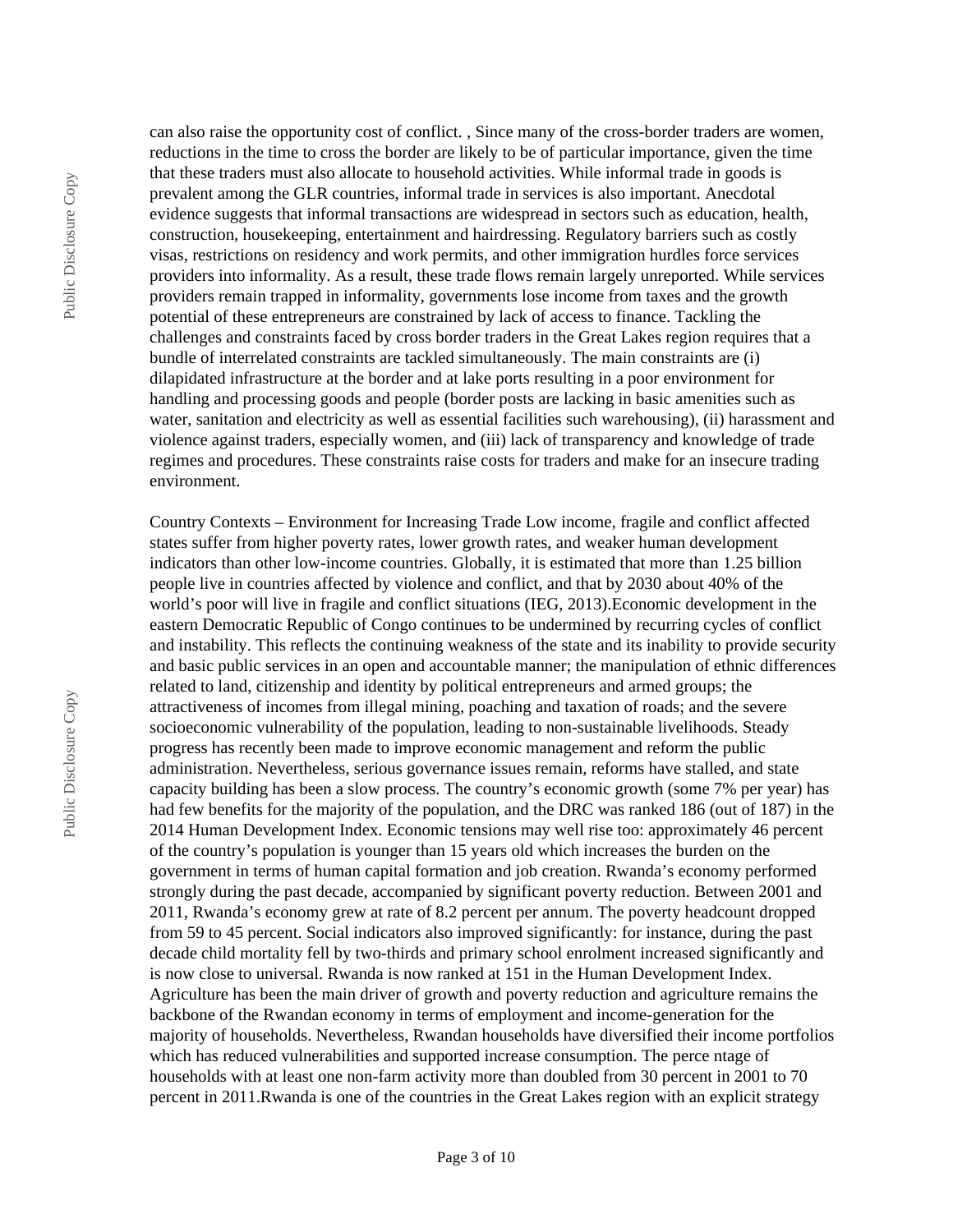to grow cross-border trade. The government has recognized the importance of informal small scale trade, based upon extensive survey work by the National Bank of Rwanda, and has developed a National Cross-Border Trade Strategy. The authorities have requested for support from various donors, including the Bank, for its implementation. In general, all governments in the region recognize the importance of informal small scale trade. In Uganda the proportion of the population living below the official poverty line declined from 56% 1992/93 to 24% in 2009/10. Despite this impressive performance the reduction of the poverty headcount has yet to translate into improvement in other welfare dimensions and the absolute number of poor people has increased due to population growth. The country is still struggling on some key social indicators, such as maternal and child health, and in education outcomes. In 2011, Uganda ranked 164th on the Human Development Index. Despite a decline in importance in the past decade the vast majority of Ugandans still rely on subsistence agriculture as their main occupation, and main source of income which leads to vulnerability related to climatic shocks, uncertain income, lack of resource to access inputs (land, seeds, etc.).

#### **Sectoral and institutional Context**

The eastern DRC holds huge potential for increased cross-border trade. In particular, the DRC has enormous agricultural potential, but political instability and insecurity have undermined production and food security. Insecurity, uncertainty about the future, pressure on land, lack of information on market opportunities and poor infrastructure have made many communities fall back on low-risk and subsistence cropping, which leaves little surplus to trade in the market. Food production in the DRC fell by between 30 and 40 per cent over the past 10 years. Still, North and South Kivu provinces are areas of high agricultural potential and are a potential "breadbaskets" for the country and the broader Great Lakes Region. There are large areas of land and markets available in the DRC that remain untapped and isolated from the broader economy. The high pressure on agricultural land in Rwanda and Burundi, but the easy availability of processing facilities in these countries, makes the DRC even more relevant as a source of agricultural production. There is enormous potential for trade to drive growth and poverty reduction in the region. The nascent peace and relative stability provides a window to deepen traditional trade links. For many communities, key markets are situated across a border. Trade across borders is essential to improve access and lower prices for critical inputs into economic activities including the exports of other goods and services. And it can have a significantly positive impact on consumers by normalizing prices for critical food staples across borders. For instance, analysis has shown considerably higher prices for certain agricultural goods in DRC markets relative to Rwandan markets just over the border (see Table 1). There are also considerable opportunities to increase trade in services, including professional services, logistics services, construction services, education and health, and financial services. Most of the trade in the Great Lakes region is small-scale and informal. Small crossborder trade fosters shared economic growth and interdependence between populations with a history of division and mistrust, and is thus important for peace building in the Great Lakes region. Official statistics vastly understate the amount of trade that crosses borders in the region (Table 2). For example, the number of trucks crossing the border is a tiny fraction of the tens of thousands of people who cross official borders in eastern DRC every day for commercial purposes. This informal trade is not illegal trade but is unorganized small scale trade which does not appear in the customs record. It has to be clear that this small scale informal trade is "official" in the sense that traders go through official border posts, pay a crossing fee to the immigration office, and, if processed appropriately, pay a duty on imports.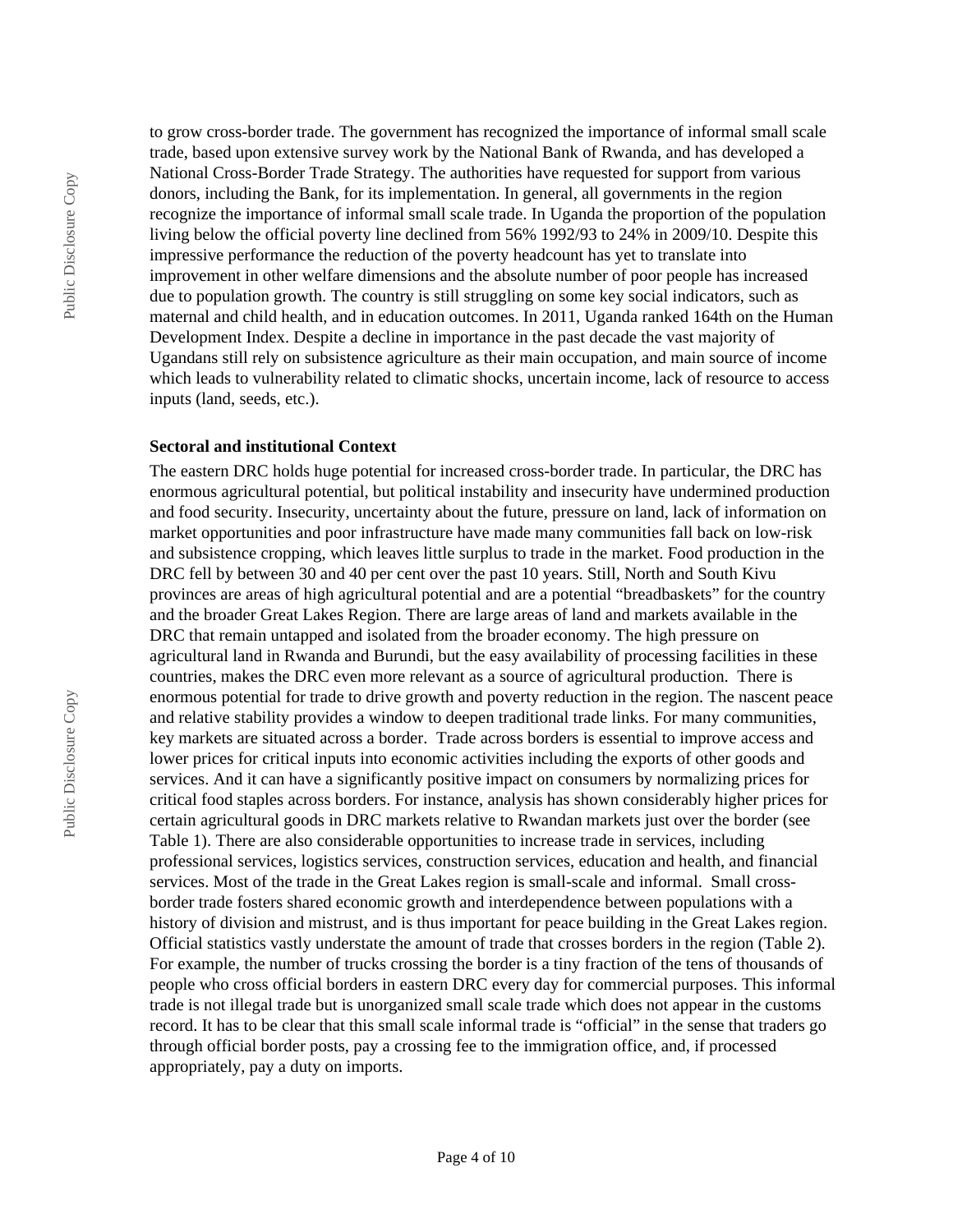### **II. Proposed Development Objectives**

The Development Objective of this project is to facilitate cross-border trade by increasing the capacity for commerce and reducing the costs faced by traders, especially small-scale and women traders, at targeted locations in the borderlands.

### **III. Project Description**

#### **Component Name**

Component 1: Improving core trade infrastructure and facilities in the border areas

#### **Comments (optional)**

The project will finance improvements to core trade infrastructure and facilities at specific land border crossing points, and an airport in Rwanda that is of regional strategic importance. In addition, support will also be provided to ministries responsible for trade and commerce to finance the planning and construction of cross border markets in the border areas.

#### **Component Name**

Component 2: Implementation of Policy and Procedural Reforms and Capacity Building to Facilitate Cross Border Trade in Goods and Services

#### **Comments (optional)**

The component will support (i) to implement the COMESA regulation on standards for small-scale traders tailored to reflect the specific challenges faced by small-scale traders at targeted border crossings. The project will establish citizen engagement mechanisms, including through a toll-free hotline which will allow traders to report harassment and seek information on regulations and border procedures, (ii) to extend the Charter to small-scale trade in services by simplifying and making transparent immigration and health related procedures for crossing borders to provide or consume services. The project will also support the strengthening of Joint Border Committees to assist in the implementation and monitoring of policy and procedural reforms.

#### **Component Name**

Component 3: Performance Based Management in Cross Border Administration

#### **Comments (optional)**

Component 3 will support strengthening technical and management capacity of the border agencies and improve their performance to increase the quality of the services. The component will improve governance in cross-border administration and address political economy resistance to change. Following a functional review of the border agencies to assess the existing organizational functions and staff skills and identify functional and skills' gaps, the project will provide hands-on coaching and extensive training by a coach on the ground and strengthen the existing Performance Based Management (PBM) systems to improve the application of rules and regulations and create a secure environment for traders crossing borders. PBM will be accompanied by appropriate incentive mechanisms as well as effec

#### **Component Name**

Component 4: Implementation support, Communication and M&E

#### **Comments (optional)**

The Component 4 will include support for building the implementation capacity of government agencies and COMESA, communication activities and the development of a robust system of project monitoring and collecting data on cross-border trade flows. A common challenge of multisectoral projects is having in place effective mechanisms to coordinate project implementation across sectors and between countries. The capacity of agencies, especially in the DRC, may be insufficient to: (i) coordinate and implement multi-sectoral activities; (ii) channel funds to other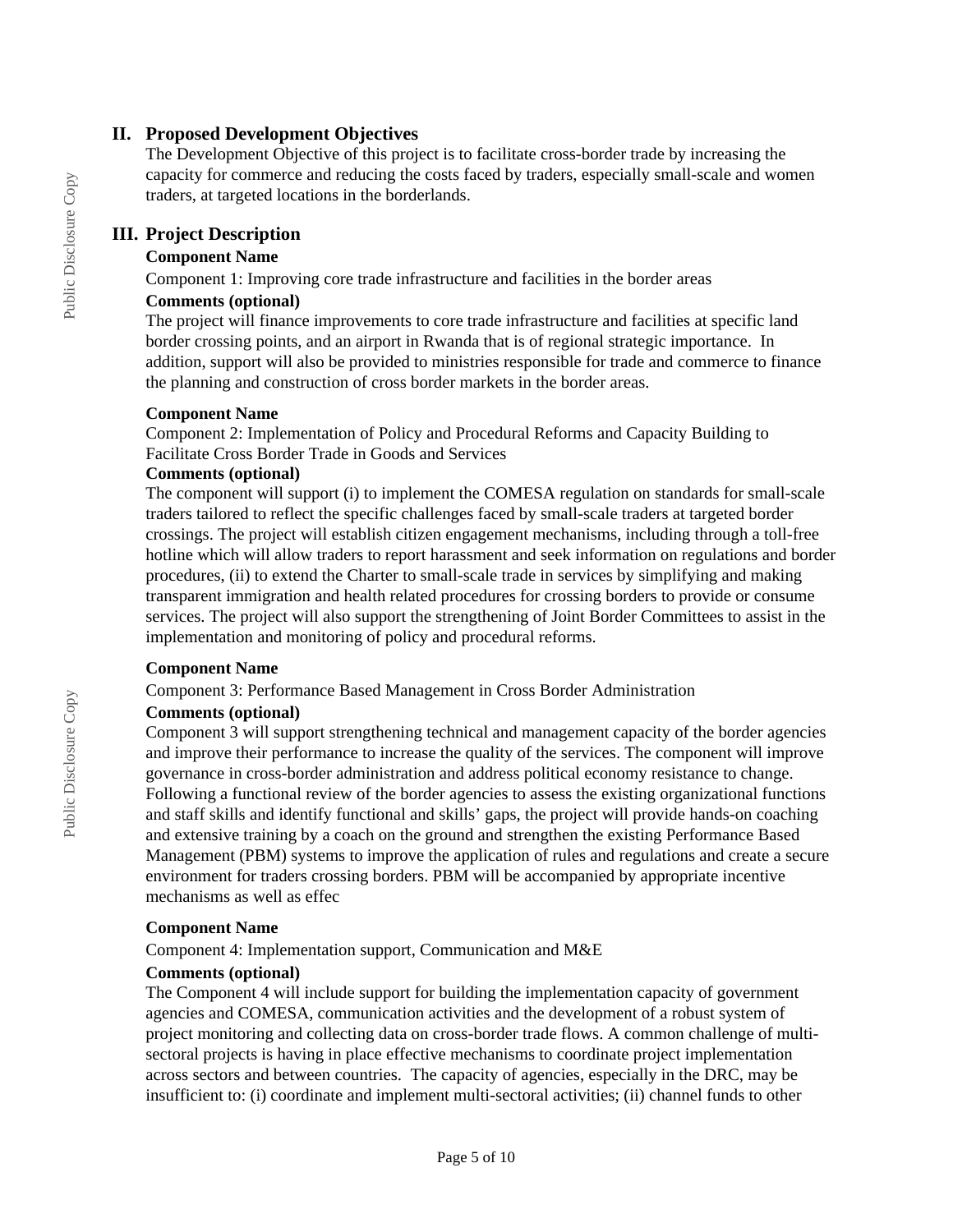institutions; and (iii) monitor progress in the eastern provinces as well as procure specialized equipment and services.

### **IV. Financing** *(in USD Million)*

| <b>Total Project Cost:</b>                  | 79.00 |               | Total Bank Financing: [79.00] |  |
|---------------------------------------------|-------|---------------|-------------------------------|--|
| Financing Gap:                              | 0.00  |               |                               |  |
| <b>For Loans/Credits/Others</b>             |       | <b>Amount</b> |                               |  |
| <b>BORROWER/RECIPIENT</b>                   |       |               | 0.00                          |  |
| International Development Association (IDA) |       |               | 79.00                         |  |
| Total                                       |       |               | 79.00                         |  |

#### **V. Implementation**

Institutional and Implementation Arrangements

#### Regional mechanism

Regional Implementation Arrangements. While countries will have the overriding responsibility for implementing activities at the national level, COMESA, through the Division of Trade, will play a critical convening role, supporting regional knowledge sharing and advocacy efforts on facilitating small-scale cross-border trade. COMESA is the most appropriate regional institution to support this project, given wider membership and its established work program supporting small traders through the Simplified Trade Regime and the Traders Charter, which are at the heart of the project. The decision to include a regional implementing body is based upon lessons learned from past experience that regional trade facilitation programs such as this benefit considerably from a centralized coordinating mechanism which enables consistency of implementation of regional policy. The Trading for Peace department within COMESA has operational capacity for the similar projects funded by various donors and will play a key role in coordinating activities across the three countries and be primarily responsible for implementing components 2, 3 and 4. The Gender and Social Affairs Division in the COMESA Secretariat will also contribute to the project, including oversight of the gender awareness raising activities. The project will finance half salary of the coordinator, to add one project officer, one procurement specialist and one accountant to strengthen operational and financial management capacity.

Project Implementation at the Country Level

In DRC, at the national level, there will be Steering Committees in each country to guide implementation and approve AWPBs. In all countries the project will require effective crossministry and agency coordination. In the DRC the project inter-ministerial project steering committee will be chaired by the Ministry of Commerce and consist of dedicated representatives from each of the following ministries and agencies: Commerce (secretariat), Finance, Interior, Public Works, Agriculture, DGDA, DGM, OCC and Health/Hygiene, to oversee and provide guidance to the project, ensure the coordination for border management and oversee related actions at the national level. The project will be implemented under the overall coordination of the Ministry of Commerce. It will be responsible for planning, implementation, monitoring and evaluation and coordination with other beneficiaries. Given that the largest proportion of the financing of the project will go towards infrastructure improvements the Cellule Infrastructures (CI) will be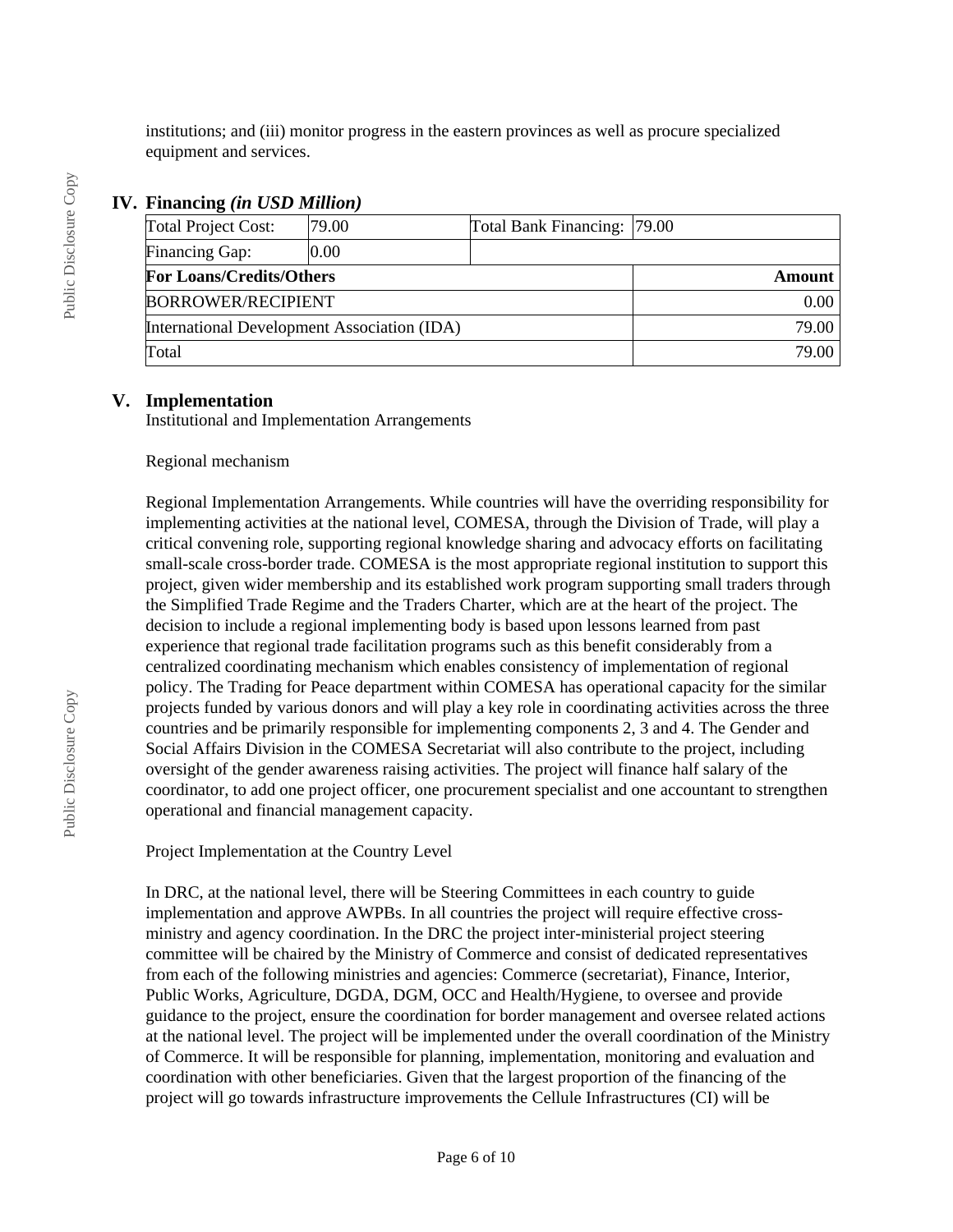responsible for the management of Component 1. CI is a technical body of the Ministry of Infrastructure, Public Works and Reconstruction (MITPR) and has administrative, operational and financial management capacity. It has gained considerable experience in implementing other donor and Bank financed development projects in the country. A separate designated account will be opened to manage the infrastructure improvements. The Ministry of Commerce will coordinate implementation of components 2, 3, and 4 under a separate designated account.

At the provincial level, the Project Steering Committee will be advised by a Provincial Implementation Committee (PIC) that will take a lead in the coordination of the border management agencies and project implementation activities on the ground. The PIC will be created in the Department of Foreign Trade at the Provincial Ministry of Finance, Economy, Commerce and Industry of North Kivu and South Kivu. The PIC will play a role of coordination, implementation and supervision of activities. The PIC will be strengthened with additional staff: the provincial project officer, regional coordinator for Trade Information Desk seconded from COMESA and an accountant. A detailed schematic of the proposed implementation arrangement can be found in Annex 3.

In Rwanda, the overall coordination of the project will be the responsibility of MINICOM, who will chair the Steering Committee comprising other key ministries (i.e. Ministry of Finance, Rwanda Revenue Authority, and Immigration). The steering committee will meet every six months to assess progress and approve annual work plan and budget. The Single Project Implementation Unit (SPIU) of MINICOM will serve as the project management team, coordinating day to day activities and implementing key activities under Components 2, 3 and 4. Given that the largest proportion of the financing of the project will go towards infrastructure improvements specific implementation arrangements will be used for the airport, border and markets infrastructure component of the project. The Ministry of Infrastructure will provide overall coordination of Component 1. Within this, and consistent with their roles and experience, RCAA will have specific responsibility for the works at Kamembe Airport while RTDA will oversee the implementation of works at the border. A detailed schematic of the proposed implementation arrangement can be found in the Annex 3.

In Uganda, the Ministry of Trade, Industry and Cooperatives (MTIC) will be responsible for the overall coordination of the project and will chair the Steering Committee comprising other key ministries (i.e. Ministry of Finance, Uganda, Revenue Authority, and Internal Affairs). Uganda National Roads Authority (UNRA) will be responsible for the implementation and management of Component 1. UNRA is a technical body of the Ministry of Works and Transportation and has the administrative, technical and financial management expertise to execute infrastructure projects. It already has been providing technical inputs to the MoWT in implementing the border infrastructure improvement projects financed by the Bank and other development agencies. The Ministry of Trade, Industry and Cooperatives (MTIC) will be coordinate day to day activities and implement activities under Components 2, 3 and 4.

At COMESA, the Department of Trade will be responsible for the overall coordination of activities under the project by COMESA. A project steering committee will be established by the Assistant Secretary General responsible for Programs, and the members will include the directors of Trade, Investment, infrastructure, IT, and Gender. Additionally, relevant officers will be incorporated from the operational divisions who work as a subcommittee, namely, Finance and Procurement as well as experts from the line division (the Trade Department).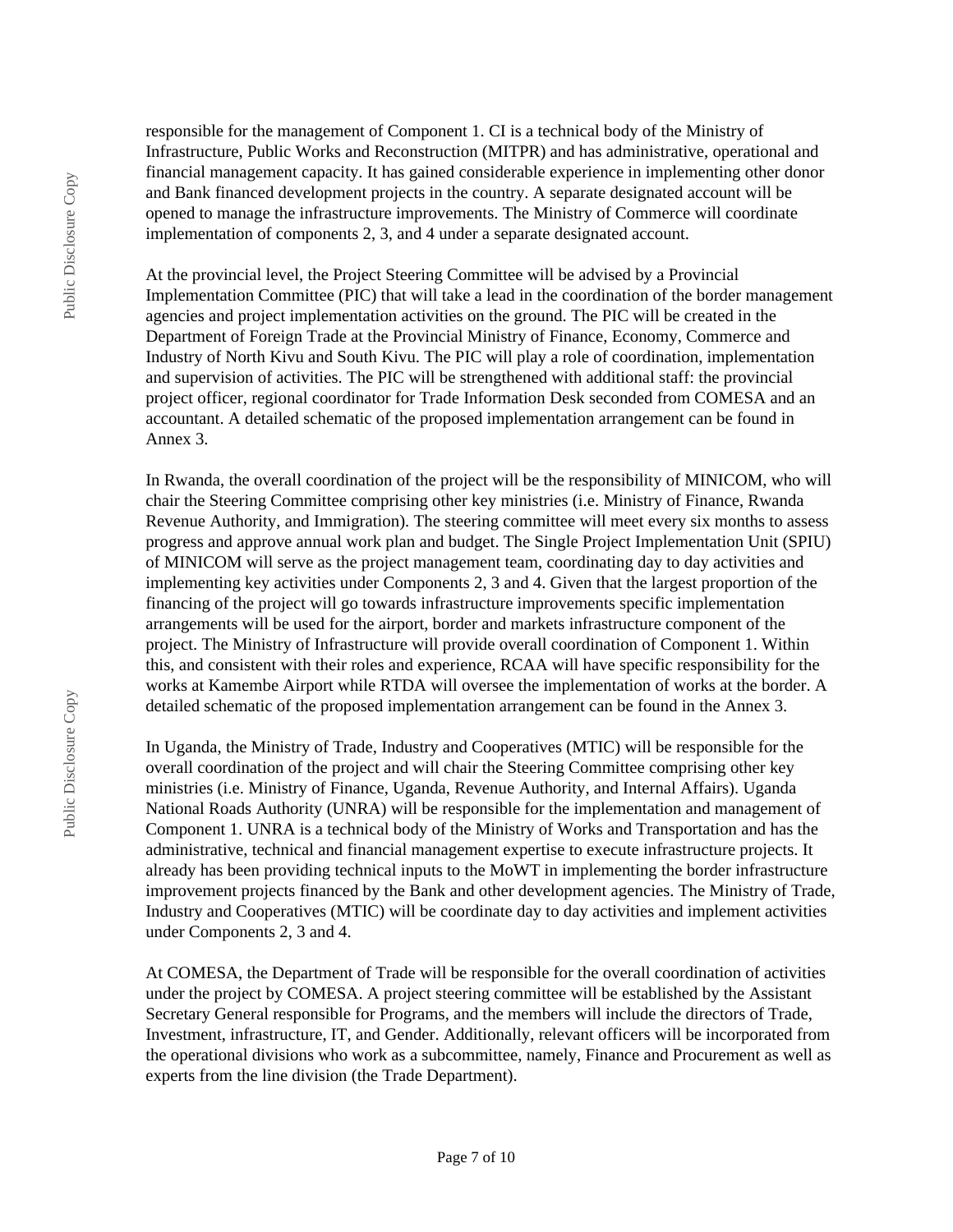## **VI. Safeguard Policies (including public consultation)**

| <b>Safeguard Policies Triggered by the Project</b> | Yes | N0 |
|----------------------------------------------------|-----|----|
| Environmental Assessment OP/BP 4.01                | x   |    |
| Natural Habitats OP/BP 4.04                        | X   |    |
| Forests OP/BP 4.36                                 |     | X  |
| Pest Management OP 4.09                            |     | X  |
| Physical Cultural Resources OP/BP 4.11             |     | x  |
| Indigenous Peoples OP/BP 4.10                      |     | x  |
| Involuntary Resettlement OP/BP 4.12                | x   |    |
| Safety of Dams OP/BP 4.37                          |     | x  |
| Projects on International Waterways OP/BP 7.50     |     | x  |
| Projects in Disputed Areas OP/BP 7.60              |     | x  |

**Comments (optional)**

## **VII. Contact point**

### **World Bank**

| Tel:<br>Email:                                          | Contact: Paul Brenton<br>Title: Lead Economist<br>pbrenton@worldbank.org                                                                                                                                        |
|---------------------------------------------------------|-----------------------------------------------------------------------------------------------------------------------------------------------------------------------------------------------------------------|
|                                                         | Contact: Charles Kunaka<br>Title: Senior Trade Specialist<br>Tel: 473-3018<br>Email: ckunaka@worldbank.org                                                                                                      |
| Title:<br>Email:                                        | Contact: Shiho Nagaki<br>Senior Public Sector Specialis<br>Tel: 473-2803<br>snagaki@worldbank.org                                                                                                               |
| Title: Minister<br>Tel: 243<br>Name:<br>Title: Minister | <b>Borrower/Client/Recipient</b><br>Name: DRC Ministry of Finance<br>Contact: Henri Zav Mulang<br>Email: cabinet@finances.gouv.cd<br>Rwanda Ministry of Finance and economic planning<br>Contact: Claver GATETE |
| Email:                                                  | Tel: 250252575756<br>mfin@minecofin.gov.rw                                                                                                                                                                      |
| Name:<br>Title: Minister<br>Tel:                        | Uganda Minister of Finance, Planning and Economic Development<br>Contact: Maria Kiwanuka<br>256414707000                                                                                                        |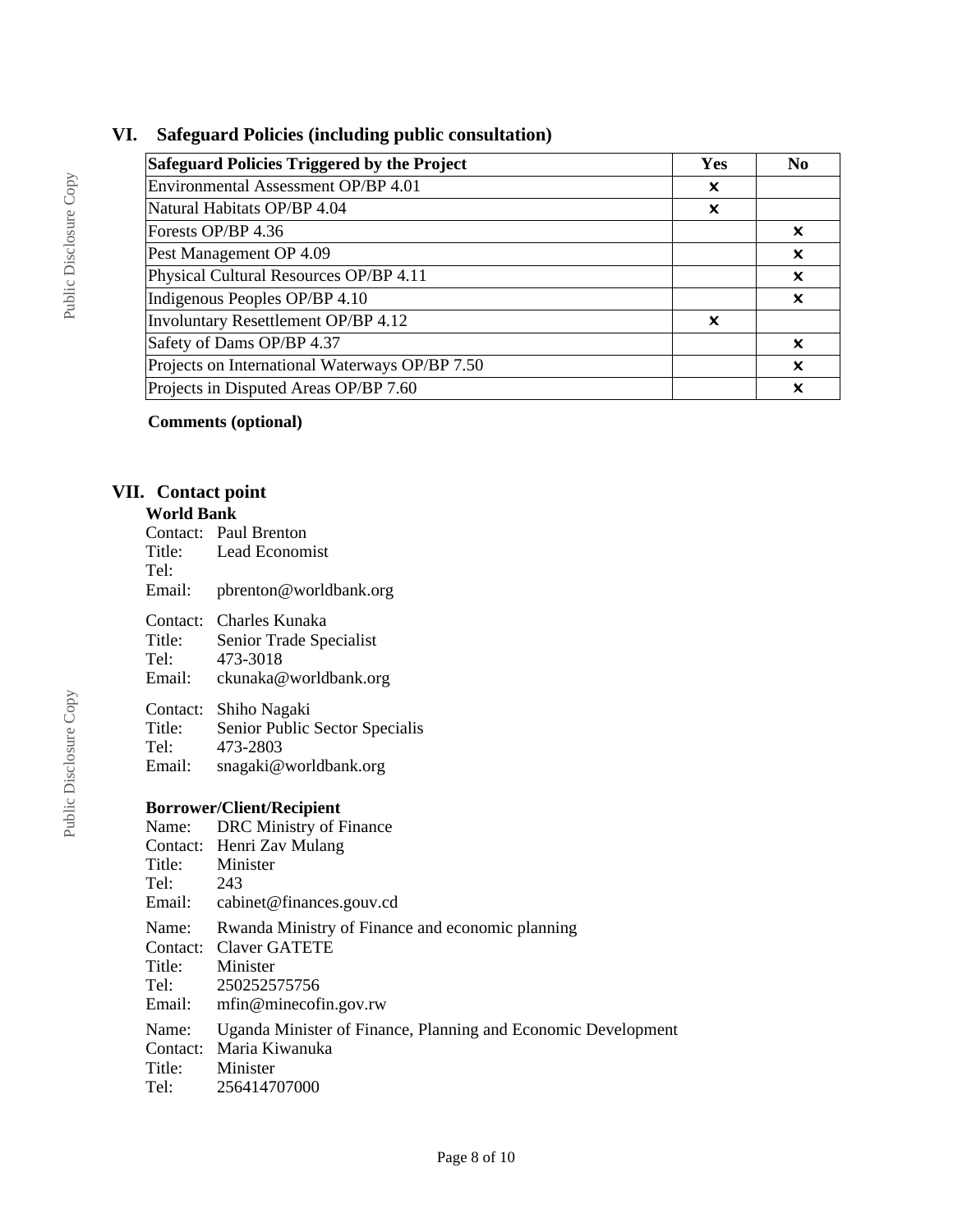| Email:                                |                                                                                                       |
|---------------------------------------|-------------------------------------------------------------------------------------------------------|
| Name:<br>Title:<br>Tel:<br>Email:     | <b>COMESA</b><br>Contact: Francis Mangeni<br>Director of Trade<br>260211229725<br>FMangeni@comesa.int |
|                                       | <b>Implementing Agencies</b>                                                                          |
| Name:                                 | Rwanda Ministry of Industry and Trade                                                                 |
| Contact:                              | Jean Louis Uwitonze                                                                                   |
| Title:                                | DG planning                                                                                           |
| Tel:                                  | 0785491031                                                                                            |
| Email:                                | Uwitonze.jeanlouis@gmail.com                                                                          |
| Name:                                 | Uganda National Roads Authority (UNRA)                                                                |
| Contact:                              | B. Ssebbugga-Kimeze                                                                                   |
| Title:                                | Ag. Executive Director                                                                                |
| Tel:                                  | 256-312-233-100                                                                                       |
| Email:                                | executive@unra.go.ug                                                                                  |
| Name:                                 | <b>COMESA</b>                                                                                         |
| Contact:                              | Francis Mangeni                                                                                       |
| Title:                                | Director of Trade                                                                                     |
| Tel:                                  | 260211229725                                                                                          |
| Email:                                | fmangeni@comesa.int                                                                                   |
| Name:                                 | Rwanda Civil Aviation Authority (RCAA)                                                                |
| Contact:                              | Silas Udahemuka                                                                                       |
| Title:                                | <b>CEO</b>                                                                                            |
| Tel:                                  | 250252585845                                                                                          |
| Email:                                | info@caa.gov.rw                                                                                       |
| Name:                                 | Rwanda Local Development Agency (LODA)                                                                |
| Contact:                              | Laetetia Nkunda                                                                                       |
| Title:                                | Director General                                                                                      |
| Tel: Telesting the Telesting Services | 250788547212                                                                                          |
| Email:                                | info@loda.gov.rw                                                                                      |
| Name:                                 | <b>Rwanda Transport Development Authority (RTDA)</b>                                                  |
| Contact:                              | Guy Kalisa                                                                                            |
| Title:                                | Director General                                                                                      |
| Tel:                                  | 250788437293                                                                                          |
| Email:                                | info@rtda.gov.rw                                                                                      |
| Name:                                 | DRC Cellule Infrastructure of MITPR (CI/MITPR)                                                        |
| Contact:                              | <b>Billy Tshibambe</b>                                                                                |
| Title:                                | Directeur                                                                                             |
| Tel:                                  | 243992907453                                                                                          |
| Email:                                | tshibambe@celleleinfra.org                                                                            |
| Name:                                 | DRC Ministry of Commerce (SG/MC)                                                                      |
| Contact:                              | Marcelin Minaku                                                                                       |
| Title:                                | Directeur de Cabinet Adjoint                                                                          |
| Tel:                                  | 243998511812                                                                                          |
| Email:                                | marcominaku@yahoo.fr                                                                                  |
| Name:                                 | Uganda Ministry of Trade, Industry & Cooperatives (MTIC)                                              |